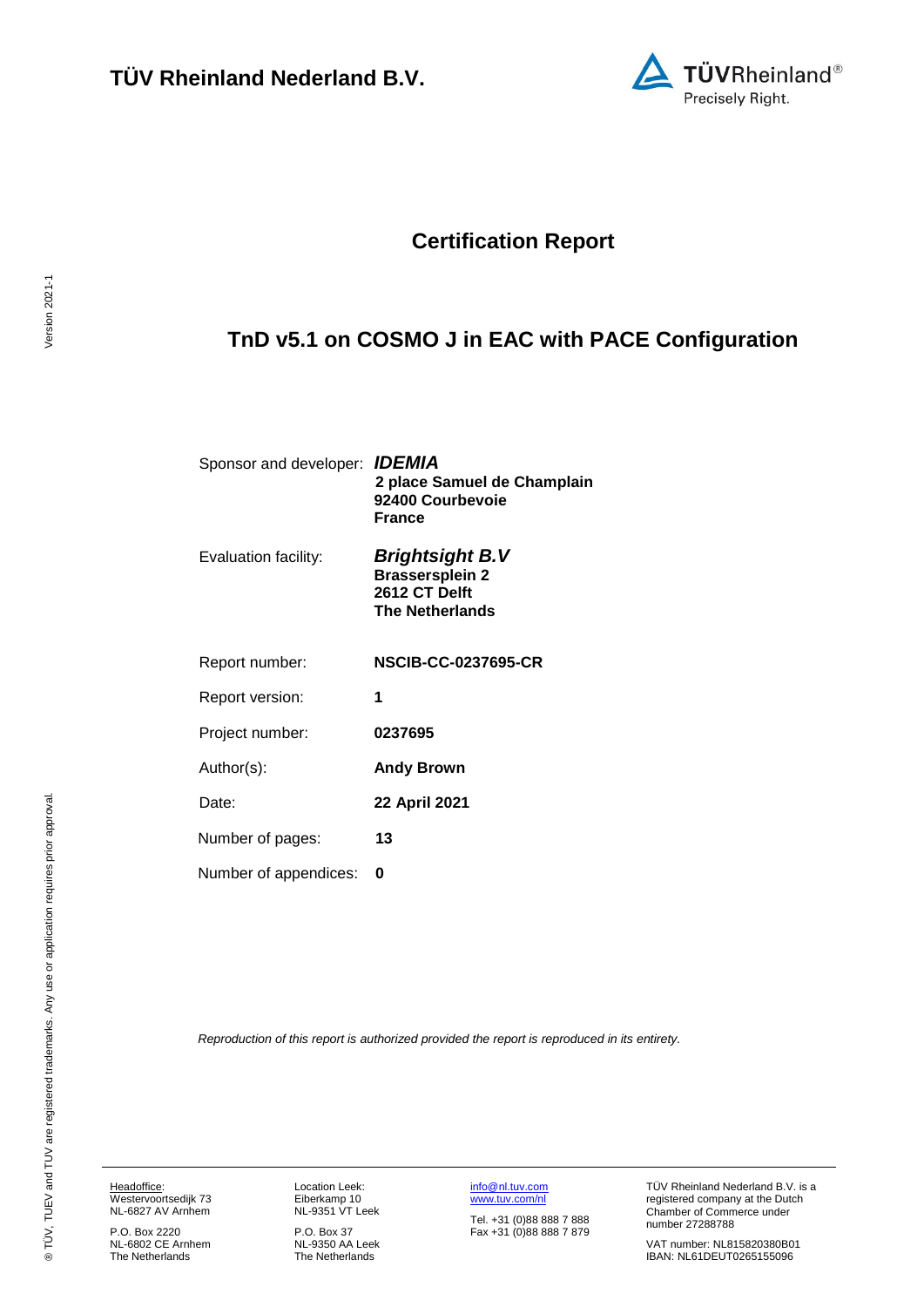

# **CONTENTS:**

| <b>Foreword</b>                                                            | 3                                         |
|----------------------------------------------------------------------------|-------------------------------------------|
| <b>Recognition of the certificate</b>                                      | 4                                         |
| International recognition<br>European recognition                          | $\overline{\mathbf{4}}$<br>$\overline{4}$ |
| <b>Executive Summary</b><br>$\mathbf 1$                                    | 5                                         |
| 2 Certification Results                                                    | 7                                         |
| 2.1<br>Identification of Target of Evaluation                              | 7                                         |
| 2.2<br><b>Security Policy</b>                                              | $\overline{7}$                            |
| Assumptions and Clarification of Scope<br>2.3                              | 8                                         |
| 2.4<br>Architectural Information                                           | 8                                         |
| 2.5<br>Documentation                                                       | $\boldsymbol{9}$                          |
| 2.6<br><b>IT Product Testing</b>                                           | 9                                         |
| 2.7<br>Re-used evaluation results<br>2.8<br><b>Evaluated Configuration</b> | 11<br>11                                  |
| Results of the Evaluation<br>2.9                                           | 11                                        |
| 2.10<br>Comments/Recommendations                                           | 11                                        |
| <b>Security Target</b><br>3                                                | 12                                        |
| <b>Definitions</b><br>4                                                    | 12                                        |
| 5<br><b>Bibliography</b>                                                   | 13                                        |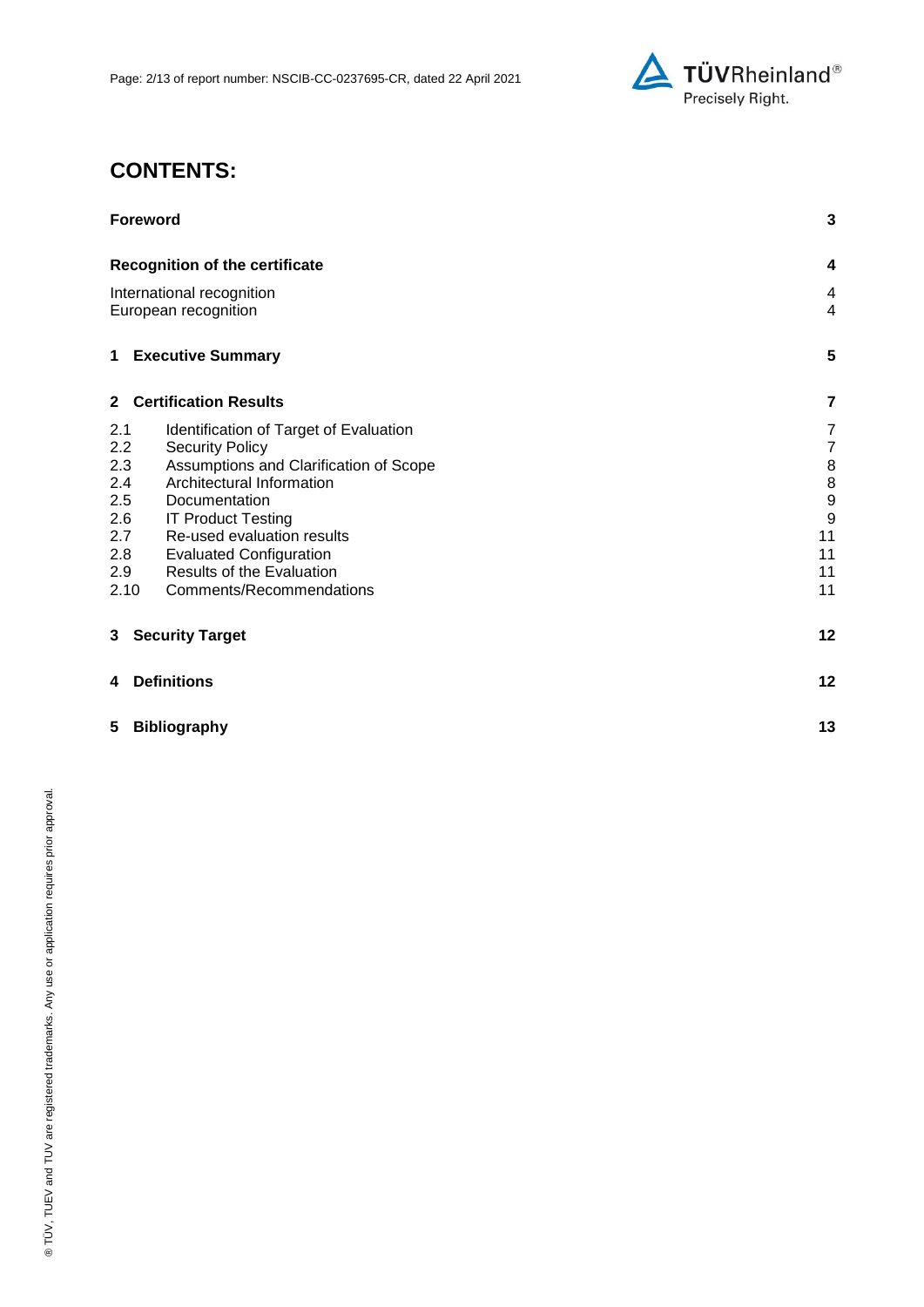

## **Foreword**

The Netherlands Scheme for Certification in the Area of IT Security (NSCIB) provides a third-party evaluation and certification service for determining the trustworthiness of Information Technology (IT) security products. Under this NSCIB, TUV Rheinland Nederland B.V. has the task of issuing certificates for IT security products, as well as for protection profiles and sites.

Part of the procedure is the technical examination (evaluation) of the product, protection profile or site according to the Common Criteria assessment guidelines published by the NSCIB. Evaluations are performed by an IT Security Evaluation Facility (ITSEF) under the oversight of the NSCIB Certification Body, which is operated by TÜV Rheinland Nederland B.V. in cooperation with the Ministry of the Interior and Kingdom Relations.

An ITSEF in the Netherlands is a commercial facility that has been licensed by TÜV Rheinland Nederland B.V. to perform Common Criteria evaluations; a significant requirement for such a license is accreditation to the requirements of ISO Standard 17025 "General requirements for the accreditation of calibration and testing laboratories".

By awarding a Common Criteria certificate, TÜV Rheinland Nederland B.V. asserts that the product or site complies with the security requirements specified in the associated (site) security target, or that the protection profile (PP) complies with the requirements for PP evaluation specified in the Common Criteria for Information Security Evaluation. A (site) security target is a requirements specification document that defines the scope of the evaluation activities.

The consumer should review the (site) security target or protection profile, in addition to this certification report, in order to gain an understanding of any assumptions made during the evaluation, the IT product's intended environment, its security requirements, and the level of confidence (i.e., the evaluation assurance level) that the product or site satisfies the security requirements stated in the (site) security target.

Reproduction of this report is authorized provided the report is reproduced in its entirety.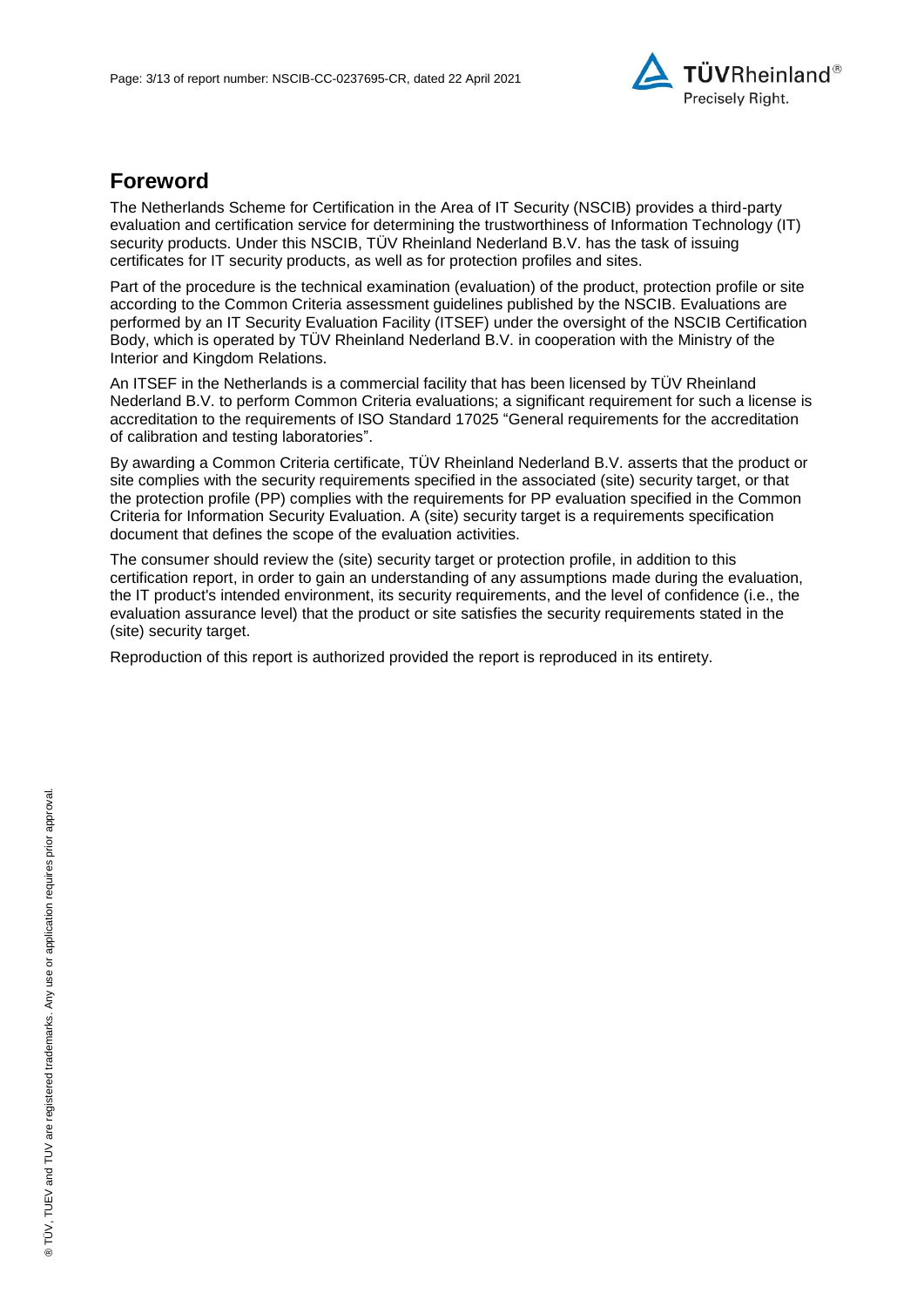

## **Recognition of the certificate**

Presence of the Common Criteria Recognition Arrangement and SOG-IS logos on the certificate indicates that this certificate is issued in accordance with the provisions of the CCRA and the SOG-IS agreement and will be recognised by the participating nations.

### **International recognition**

The CCRA has been signed by the Netherlands in May 2000 and provides mutual recognition of certificates based on the CC. Starting September 2014 the CCRA has been updated to provide mutual recognition of certificates based on cPPs (exact use) or STs with evaluation assurance components up to and including EAL2+ALC\_FLR. The current list of signatory nations and approved certification schemes can be found on: [http://www.commoncriteriaportal.org.](http://www.commoncriteriaportal.org/)

## **European recognition**

The European SOGIS-Mutual Recognition Agreement (SOGIS-MRA) version 3 effective from April 2010 provides mutual recognition of Common Criteria and ITSEC certificates at a basic evaluation level for all products. A higher recognition level for evaluation levels beyond EAL4 (resp. E3-basic) is provided for products related to specific technical domains. This agreement was initially signed by Finland, France, Germany, The Netherlands, Norway, Spain, Sweden and the United Kingdom. Italy joined the SOGIS-MRA in December 2010. The current list of signatory nations, approved certification schemes and the list of technical domains for which the higher recognition applies can be found on: [http://www.sogisportal.eu.](http://www.sogisportal.eu/)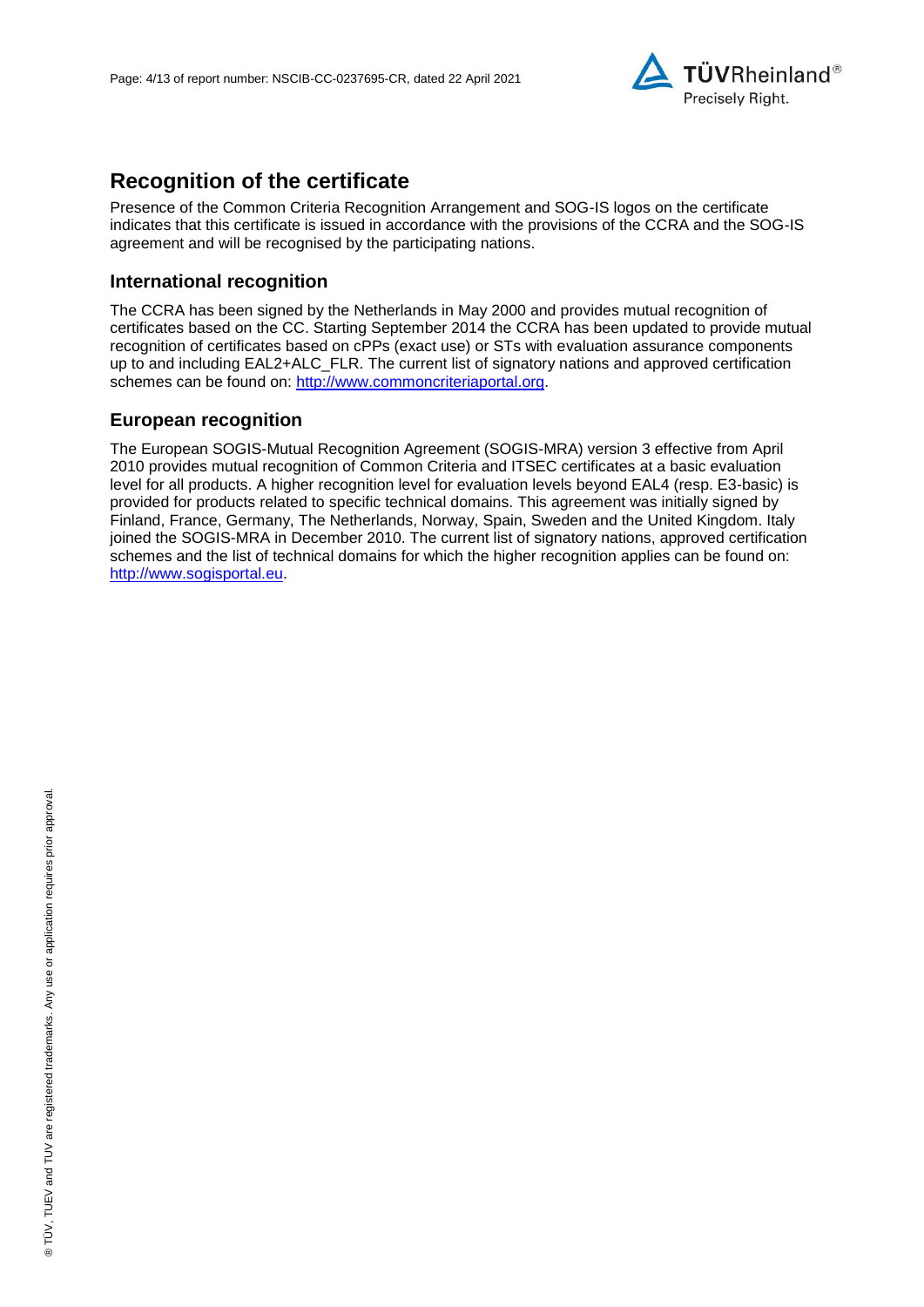<span id="page-4-2"></span>

## **1 Executive Summary**

This Certification Report states the outcome of the Common Criteria security evaluation of the [TnD](#page-0-2)  [v5.1 on COSMO J in EAC with PACE Configuration](#page-0-2)**.** The developer of the [TnD v5.1 on COSMO J in](#page-0-2)  [EAC with PACE Configuration](#page-0-2) is [IDEMIA](#page-0-3) located in Courbevoie, France and they also act as the sponsor of the evaluation and certification. A Certification Report is intended to assist prospective consumers when judging the suitability of the IT security properties of the product for their particular requirements.

The TnD v5.1 on COSMO J is a composite product that consist of an IDEMIA applet named TnD v5.1 and its supporting library packages on top of the NXP JCOP 4 P71 contact/contactless chip platform.

The TnD v5.1 on COSMO J supports the ICAO and TR-3110-1 and -3 defined protocols for EAC1 (Chip Authentication v1 and Terminal Authentication v1), PACE (Generic Mapping, Integrated Mapping and Chip Authentication Mapping), Active Authentication (AA) and LDS2 protocol extensions for EAC1 and PACE. In addition, the TnD v5.1 on COSMO J product supports Polymorphic Authentication protocol (PMA) for privacy-protected authentication with polymorphic ID attributes.

The TnD v5.1 on COSMO J can be configured as a stand-alone application or as a combination of the following official ID document applications:

- ICAO/EAC eMRTD, including LDS2 Travel records (stamps), Visa records and Additional biometrics in accordance with ICAO *[ICAO-9303]* and *[LDS2\_TR]* specifications,
- Polymorphic eMRTD according to Dutch national specification and
- EU/ISO Driving Licence compliant to ISO/IEC 18013 or ISO/IEC TR 19446.

The Polymorphic eMRTD application is in compliance with the Polymorphic eMRTD Specification of the Dutch National Office of Identity Data (written by IDEMIA). This ensures authentication to an authentication service at eIDAS High assurance level, without revealing privacy sensitive ID attributes the authentication service provider. This is accomplished by the TnD v5.1 on COSMO J's Polymorphic Authentication (PMA) protocol, which randomizes Polymorphic Pseudonym, Identity and Complementary ID attributes.

Different configurations of the TnD v5.1 on COSMO J product have been subject to separate evaluations. All functions mentioned above are in the scope of the certification of the TOE **TnD V5.1 on COSMO J in EAC with PACE Configuration** (PACE/EAC1/Polymorphic eMRTD/LDS2 configuration) considered in this Certification Report.

The TOE has been evaluated by Brightsight B.V. located in Delft, The Netherlands. The evaluation was completed on 22 April 2021 with the approval of the ETR. The certification procedure has been conducted in accordance with the provisions of the Netherlands Scheme for Certification in the Area of IT Security *[NSCIB]*.

The scope of the evaluation is defined by the security target *[ST]*, which identifies assumptions made during the evaluation, the intended environment for the [TnD v5.1 on COSMO J in EAC with PACE](#page-0-2)  [Configuration,](#page-0-2) the security requirements, and the level of confidence (evaluation assurance level) at which the product is intended to satisfy the security requirements. Consumers of the [TnD v5.1 on](#page-0-2)  [COSMO J in EAC with PACE Configuration](#page-0-2) are advised to verify that their own environment is consistent with the security target, and to give due consideration to the comments, observations and recommendations in this certification report.

<span id="page-4-0"></span>The results documented in the evaluation technical report *[ETR]<sup>1</sup>* for this product provides sufficient evidence that the TOE meets the EAL5: augmented (EA[L5+](#page-4-0)) assurance requirements for the evaluated security functionality. This assurance level is augmented with ALC\_DVS.2 (Sufficiency of security measures) and AVA\_VAN.5 (Advanced methodical vulnerability analysis).

<span id="page-4-1"></span>The evaluation was conducted using the Common Methodology for Information Technology Security Evaluation, Version 3.1 Revision 5 and *[CEM]* for conformance to the Common Criteria for Information Technology Security Evaluation, version 3.1 Revision [5](#page-4-1) *[CC]* (Parts I, II and III).

l

<sup>&</sup>lt;sup>1</sup> The Evaluation Technical Report contains information proprietary to the developer and/or the evaluator, and is not releasable for public review.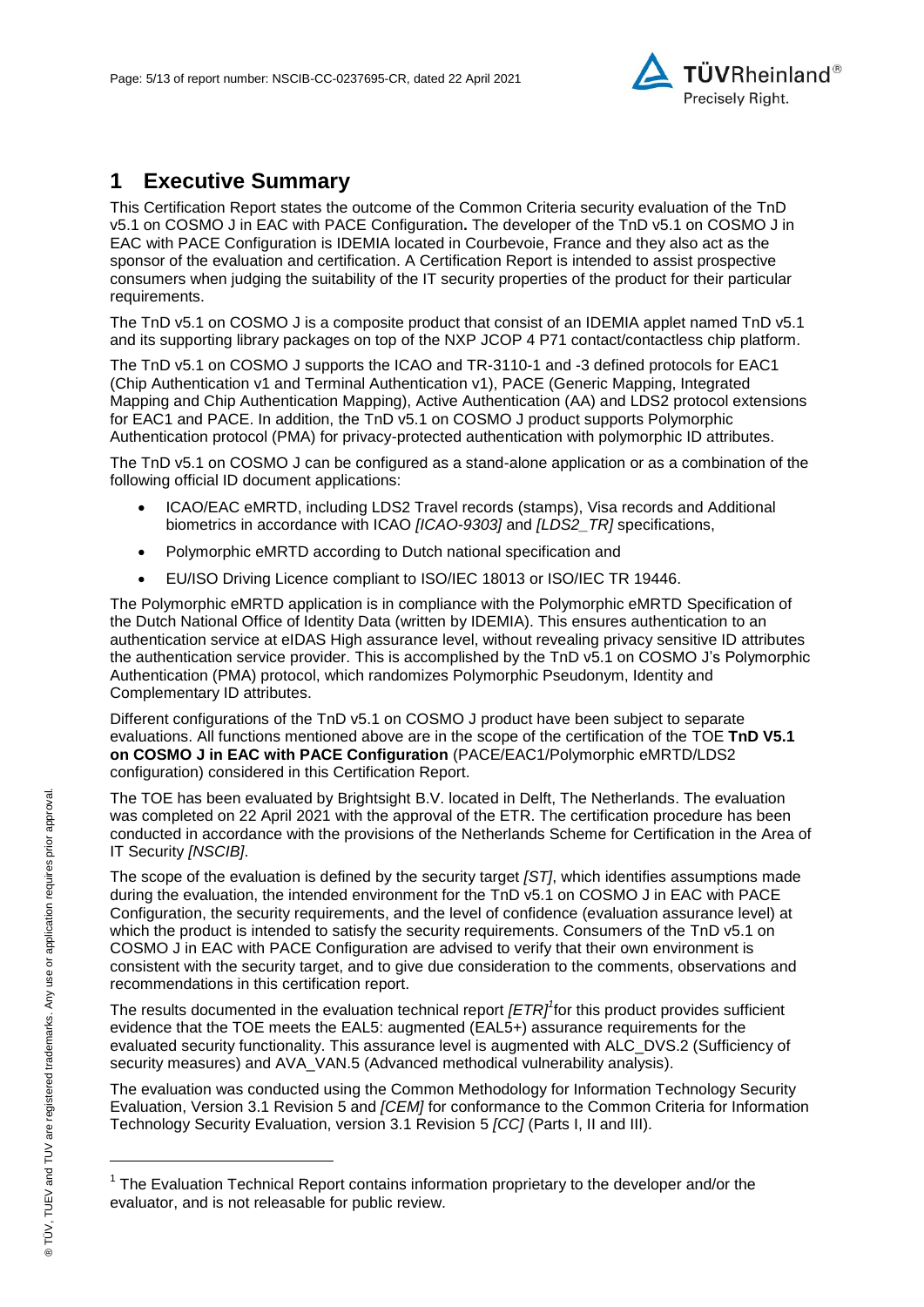

TÜV Rheinland Nederland B.V., as the NSCIB Certification Body, declares that the evaluation meets all the conditions for international recognition of Common Criteria Certificates and that the product will be listed on the NSCIB Certified Products list. It should be noted that the certification results only apply to the specific version of the product as evaluated.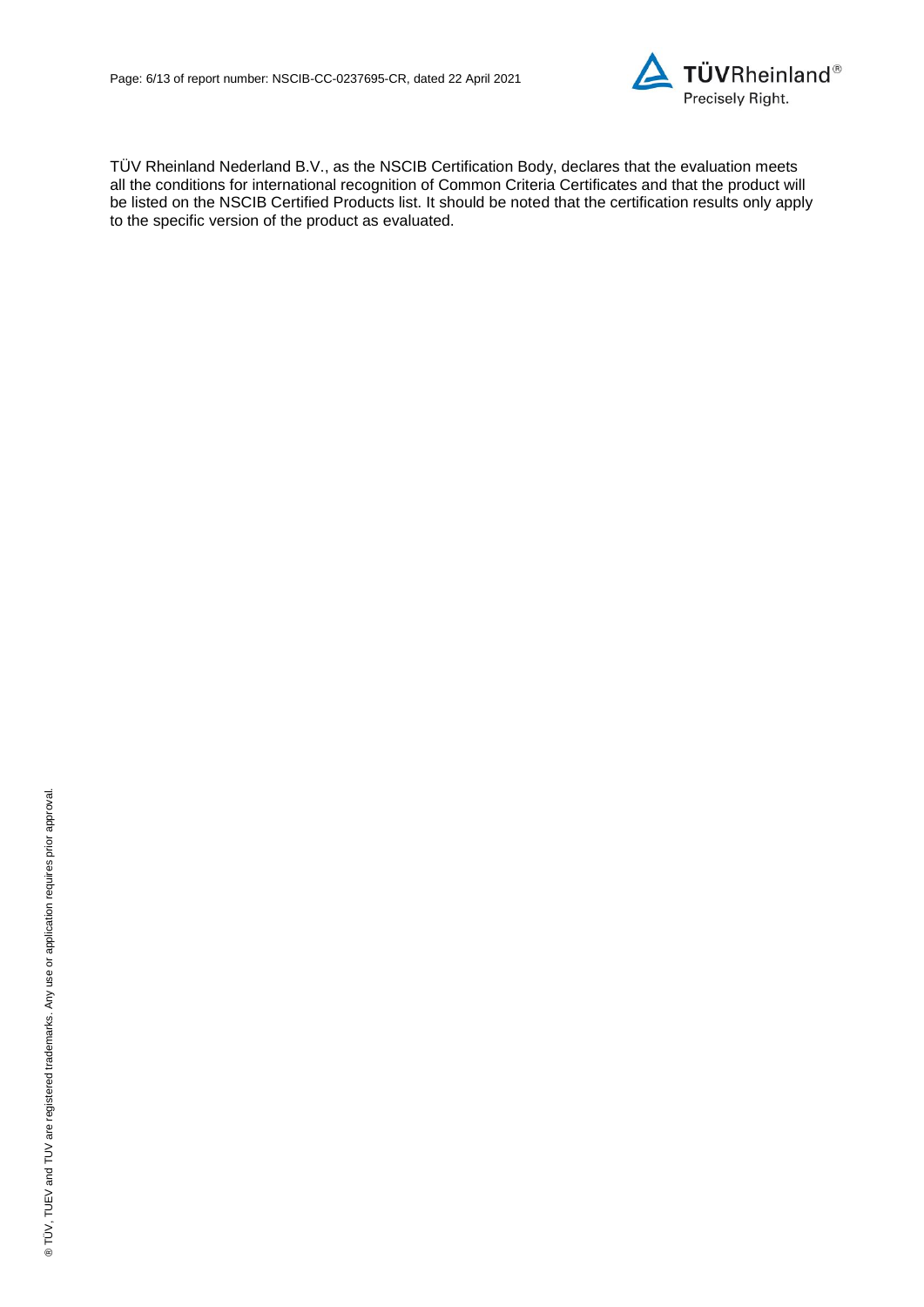

## **2 Certification Results**

## *2.1 Identification of Target of Evaluation*

The Target of Evaluation (TOE) for this evaluation is the [TnD v5.1 on COSMO J in EAC with PACE](#page-0-2)  [Configuration](#page-0-2) from [IDEMIA](#page-0-3) located in [Courbevoie, France.](#page-4-2)

The TOE is comprised of the following main components:

| <b>Delivery</b><br>item type | <b>Identifier</b>                                                                        | Version         |
|------------------------------|------------------------------------------------------------------------------------------|-----------------|
| Hardware                     | NXP Smart Card Controller N7121 with IC Dedicated Software<br>and Crypto Library (R1/R2) | B <sub>1</sub>  |
| Software                     | NXP JCOP 4 on P71                                                                        | v4.7 R1.01.4    |
|                              | TnD applet (SAAAAR 203461FF)                                                             | v5.1 (00000201) |
|                              | Common Package (SAAAAR 417641FF)                                                         | v1.0 (01010209) |
|                              | Adapter Package (SAAAAR 417651FF)                                                        | v1.0 (00000107) |

In order to ensure secure usage of the TOE, a set of guidance documents is provided. Details can be found in section 2.5 of this report.

The secure identification of the TOE has been specified in the COSMO J TnD V5.1 Preparative Procedures (AGD\_PRE), FQR 220 1495 of the TOE.

For a detailed and precise description of the TOE lifecycle refer to the [ST], chapter 4.

## *2.2 Security Policy*

The TOE in the PACE/EAC1/Polymorphic/LDS2 configuration encompasses the following features:

- In Personalisation phase:
	- o authentication protocol;
	- o 3DES, AES128, AES192 and AES256 Global Platform secure messaging;
	- o access control;
	- o initialisation of the LDS;
	- o data loading;
	- o life-cycle phase switching to operational phase;
	- $\circ$  Secure import and/or on-chip generation of Chip Authentication key pairs for CAv1 and PACE-CAM;
	- o Secure import and/or on-chip generation the AA key pair;
- In operational phase:
	- o PACE mapping types Generic Mapping (GM), Integrated Mapping (IM) and Chip Authentication Mapping (CAM)\*
		- Note\*: The availability of PACE-CAM depends on the TOE configuration;
	- o PACE passwords: MRZ, CAN, PIN and PUK;
	- o PIN verify and reset;
	- o EAC1: Chip Authentication v1 (CAv1) and Terminal Authentication v1 (TAv1);
	- o Active Authentication (AA);
	- o After CAv1: restart ICAO secure messaging in 3DES, AES128, AES192 or AES256 cipher mode;
	- o After PACE start ICAO secure messaging in 3DES, AES128, AES192 or AES256 cipher mode;
	- o After EAC1: access control to DG3 and DG4 based on the effective authorization established during TAv1;
	- o After EAC1: Polymorphic Authentication;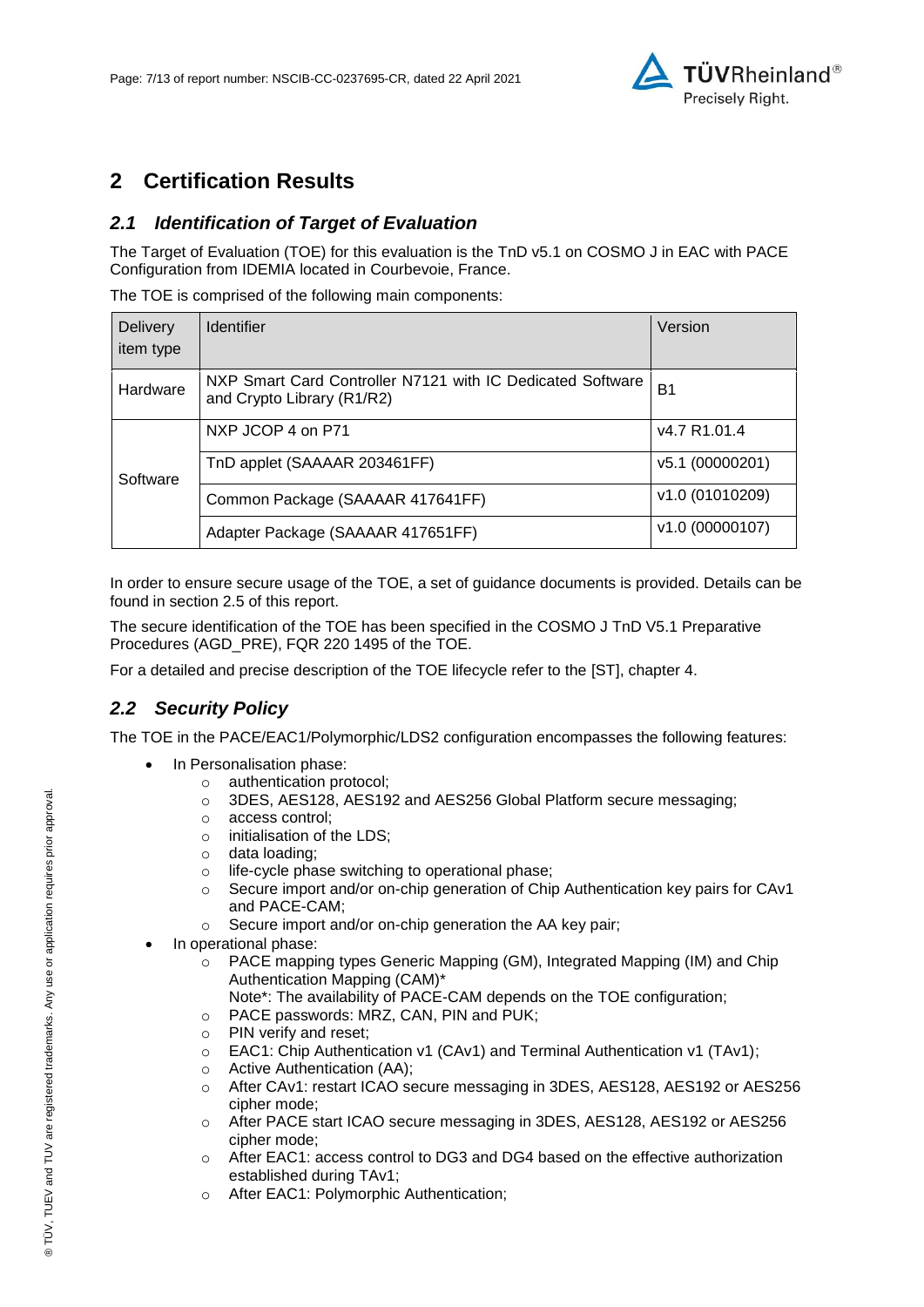

- o LDS2 protocol extensions for PACE, TAv1 and CAv1 and EAC1 access control to LDS2 applications (Travel records, Visa records and Additional Biometrics);
- o Automatic BAC phasing out;
- o Digital Blurring of Images (DBI).

### *2.3 Assumptions and Clarification of Scope*

#### **2.3.1 Assumptions**

The assumptions defined in the Security Target are not covered by the TOE itself. These aspects lead to specific Security Objectives to be fulfilled by the TOE-Environment. Detailed information on these security objectives that must be fulfilled by the TOE environment can be found in section 7.2 of the *[ST]*.

#### **2.3.2 Clarification of scope**

The evaluation did not reveal any threats to the TOE that are not countered by the evaluated security functions of the product.

Note that the ICAO MRTD infrastructure critically depends on the objectives for the environment to be met. These are not weaknesses of this particular TOE, but aspects of the ICAO MRTD infrastructure as a whole.

The environment in which the TOE is personalized must perform proper and safe personalization according to the guidance and referred ICAO guidelines.

The environment in which the TOE is used must ensure that the inspection system protects the confidentiality and integrity of the data send and read from the TOE.

### *2.4 Architectural Information*

The TOE is a composite product that consist of an IDEMIA applet named TnD v5.1 and its supporting "Common" and "Adapter" packages on top of the NXP JCOP 4 P71 contact and/or contactless chip Platform.

The TOE is a bare microchip with its external interfaces for communication. The physical medium on which the microchip is mounted is not part of the target of evaluation because it does not alter nor modify any security functions of the TOE.

The TOE may be used on several form factors (like Chip module, Chip modules on a reel, Chip modules embedded in ID3 passport booklets, Chip modules embedded in ID1 cards or ID3 holder pages, Chip modules embedded in antenna inlays, Passport booklet).

The logical architecture, originating from the Security Target *[ST]* of the TOE can be depicted as follows: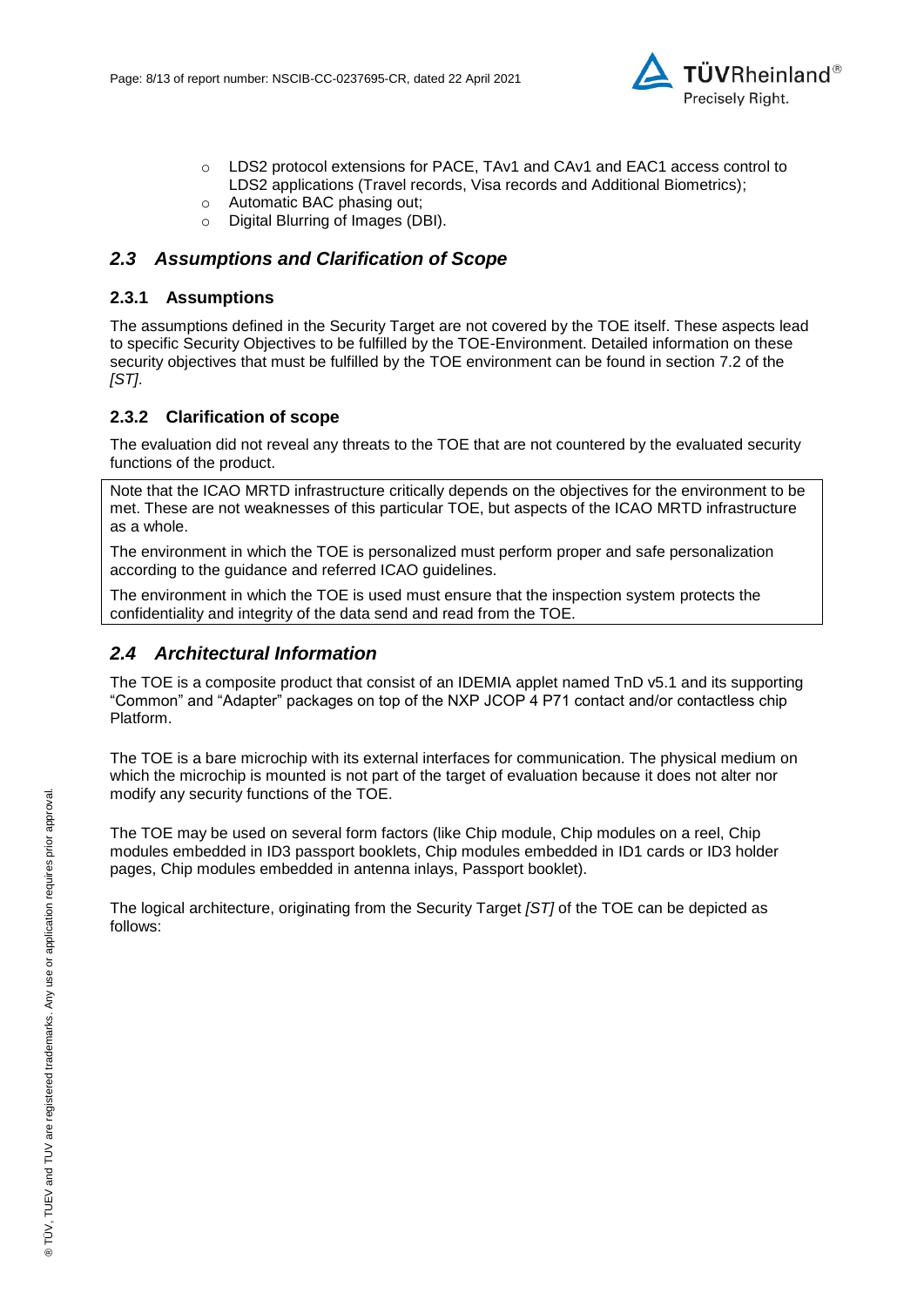



*Logical architecture of the TOE* 

The TOE is an electronic travel document representing a contactless/contact based smart card or passport programmed according to Logical data structure (LDS). Electronic Passport is specified in *[ICAO-9303]*, additionally providing the Extended Access Control according to *[TR- 03110-1]* and *[TR-03110-3]* and Active Authentication according to *[ICAO-9303].* The TOE may also be used as an ISO driving license, compliant to ISO/IEC 18013 or ISO/IEC TR 19446.

The communication between terminal and chip shall be protected by Password Authenticated Connection Establishment (PACE), optionally with Chip Authentication Mapping (PACE CAM).

The TOE may also be used as an ISO driving license, compliant to ISO/IEC 18013 or ISO/IEC TR 19446.

Polymorphic eMRTD extensions are present on the TOE that enable secure authentication with enhanced privacy protection features. It provides the holder the possibility to authenticate towards a service provider in a non-traceable and non-linkable manner thanks to usage of Polymorphic Pseudonyms and other Polymorphic ID attributes.

The ICAO LDS2 protocol and Logical Data Structure extensions are available in the TOE for supporting secure access and storage Electronic visas, electronic travel stamps or additional biometrics like fingerprint or an iris scan.

## *2.5 Documentation*

The following documentation is provided with the product by the developer to the customer:

| <b>Identifier</b>                                                      | Version  |
|------------------------------------------------------------------------|----------|
| COSMO J TnD V5.1 Preparative Procedures (AGD PRE), FQR 220 1495        | Ed 10    |
| COSMO J TnD V5.1 Operational User Ed5 Guidance (AGD OPE), FQR 220 1496 | Ed 5     |
| JCOP 4 P71 User manual for JCOP 4 P71, DocNo 469537                    | Rev. 3.7 |

## *2.6 IT Product Testing*

Testing (depth, coverage, functional tests, independent testing): The evaluators examined the developer's testing activities documentation and verified that the developer has met their testing responsibilities.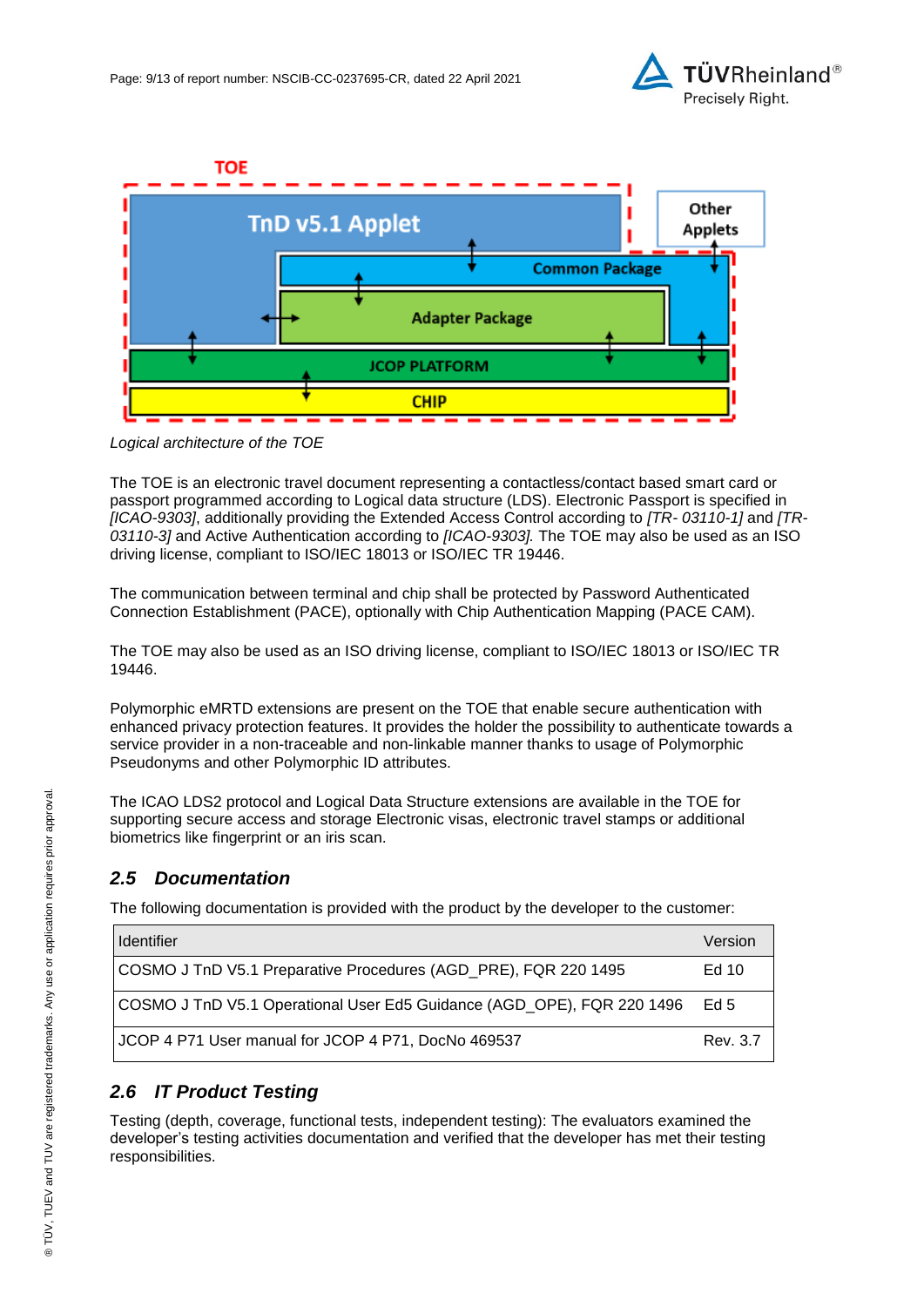

### **2.6.1 Testing approach and depth**

The developer has performed extensive testing on functional specification, subsystem and SFRenforcing module level. The developer has tested the TOE both using a standardised accreditation test suite and a proprietary test suite for CC to ensure that all SFRs in the Security Target are tested. By performing an extensive requirements analysis and testing accordingly, the developer ensured that the required depth and coverage of testing is achieved.

For the testing performed by the evaluators, the sample of repeated developer tests was chosen to get a coverage of all the features while ensuring to cover all product configurations, i.e., including PACE (-CAM), CA, TA, AA, DBI, BAC, PIN, PMA and LDS2. Additionally, this sample allowed the evaluator to observe different cryptographic algorithms including RSA, ECDSA, and ECDH. Finally, the sample included a range of different important (internal) applet security features, such as certificate chaining, the state machine, access control of the file system, slow down, verification failure, and certificate attribute checking, covering both the personalization as well as the operational phase. The repetition was performed through witnessing of developer testing.

The developer test strategy already included a high depth of testing. The evaluator-defined tests focussed on the verification of specific countermeasures and on passport traceability in addition to a verification of the preparatory guidance.

#### **2.6.2 Independent Penetration Testing**

The methodical analysis performed was conducted along the following steps:

- When evaluating the evidence in the classes ASE, ADV and AGD the evaluator considered whether potential vulnerabilities can already be identified due to the TOE type and/or specified behaviour in such an early stage of the evaluation.
- For ADV IMP a thorough implementation representation review was performed on the TOE. During this attack-oriented analysis, the protection of the TOE was analysed using the knowledge gained from all previous evaluation classes. This resulted in the identification of (additional) potential vulnerabilities. This analysis was performed according to the attack methods in *[JIL-AAPS].* An important source for assurance in this step was the technical report *[PF-ETRfC]* of the underlying platform.
- All potential vulnerabilities were analysed using the knowledge gained from all evaluation classes and information from the public domain. A judgment was made on how to assure that these potential vulnerabilities are not exploitable. The potential vulnerabilities were addressed by penetration testing, a guidance update or in other ways that were deemed appropriate.

The results of the TOE penetration tests that were defined are presented below. The penetration testing comprised one week, 100% of which consisted of perturbation attacks.

### **2.6.3 Test Configuration**

The configuration of the sample was the same as described in the ST.

#### **2.6.4 Testing Results**

The testing activities, including configurations, procedures, test cases, expected results and observed results are summarised in the *[ETR]*, with references to the documents containing the full details.

The developer's tests and the independent functional tests produced the expected results, giving assurance that the TOE behaves as specified in its *[ST]* and functional specification.

No exploitable vulnerabilities were found with the independent penetration tests.

The algorithmic security level of cryptographic functionality has not been rated in this certification process, but the current consensus on the algorithmic security level in the open domain, i.e. from the current best cryptanalytic attacks published, has been taken into account.

The TOE supports a wider range of key sizes (see *[ST]*), including those with sufficient algorithmic security level to exceed 100 bits as required for high attack potential (AVA\_VAN.5).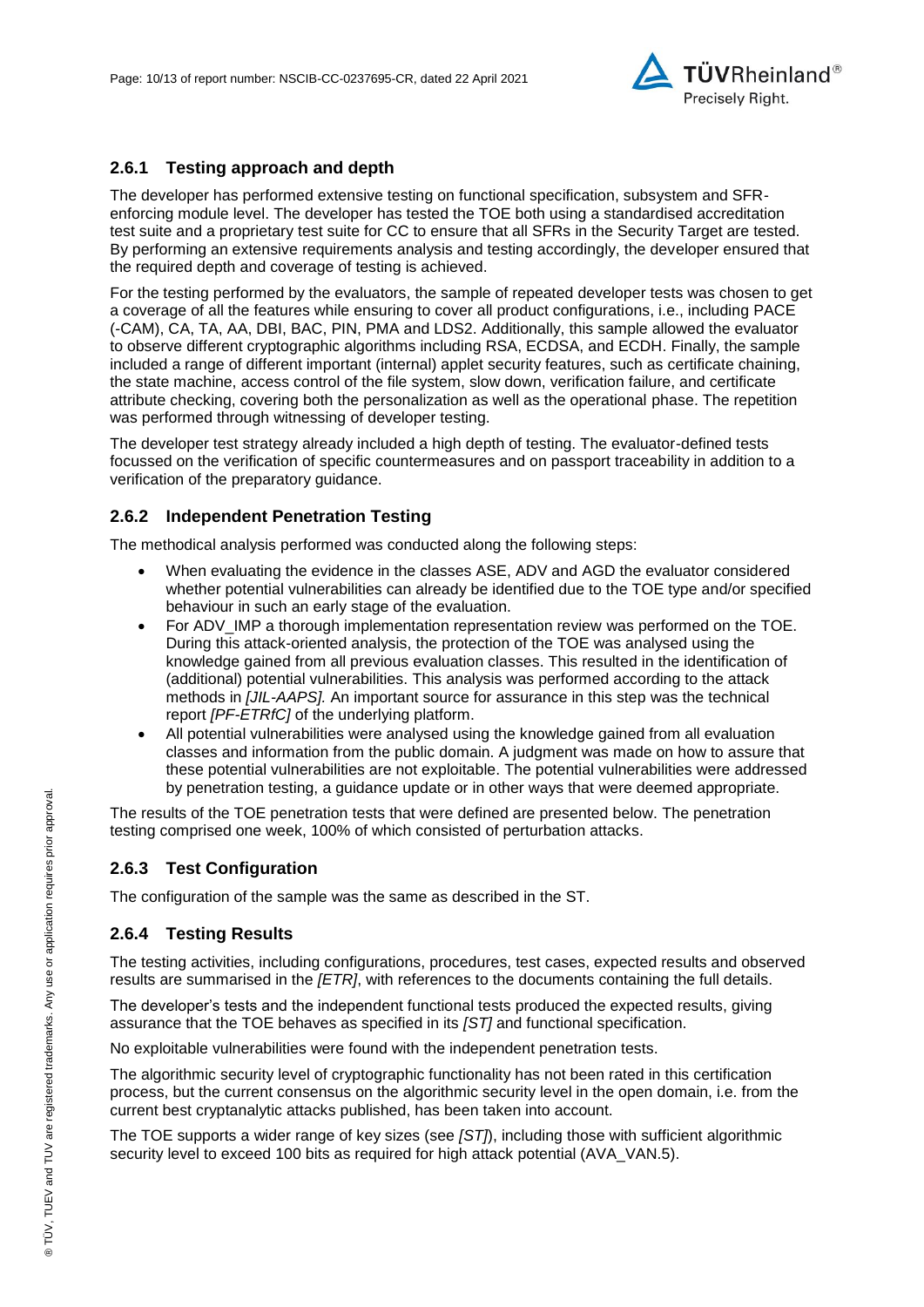

### *2.7 Re-used evaluation results*

There has been extensive re-use of the ALC aspects for the sites involved in the development and production of the TOE, by use of 10 Site Technical Audit Re-use report approaches.

No sites have been visited as part of this evaluation.

### *2.8 Evaluated Configuration*

The TOE is defined uniquely by its name and version number [TnD v5.1 on COSMO J in EAC with](#page-0-2)  [PACE Configuration.](#page-0-2)

### *2.9 Results of the Evaluation*

The evaluation lab documented their evaluation results in the *[ETR]*, which references an ASE Intermediate Report and other evaluator documents, and Site Technical Audit Reports for the sites *[STAR]<sup>2</sup>* .

The verdict of each claimed assurance requirement is "**Pass**".

Based on the above evaluation results the evaluation lab concluded the TnD v5.1 on COSMO J in [EAC with PACE Configuration,](#page-0-2) to be **CC Part 2 extended, CC Part 3 conformant** and to meet the requirements of **EAL [5](#page-4-0) augmented with ALC\_DVS.2 and AVA\_VAN.5**. This implies that the product satisfies the security requirements specified in Security Target *[ST]*.

The Security Target claims 'strict' conformance to the Protection Profile *[PP0056]* and *[PP0068]*.

### *2.10 Comments/Recommendations*

The user guidance as outlined in section 2.5 contains necessary information about the usage of the TOE.

In addition all aspects of assumptions, threats and policies as outlined in the Security Target not covered by the TOE itself need to be fulfilled by the operational environment of the TOE.

The customer or user of the product shall consider the results of the certification within his system risk management process. In order for the evolution of attack methods and techniques to be covered, he should define the period of time until a re-assessment for the TOE is required and thus requested from the sponsor of the certificate.

The strength of the cryptographic algorithms and protocols was not rated in the course of this evaluation. This specifically applies to the following proprietary or non-standard algorithms, protocols and implementations: none.

Not all key sizes specified in the *[ST]* have sufficient cryptographic strength for satisfying the AVA\_VAN.5 "high attack potential". In order to be protected against attackers with a "high attack potential", appropriate cryptographic algorithms with sufficiently large cryptographic key sizes shall be used (references can be found in national and international documents and standards).

l

 $2$  The Site Technical Audit Report contains information necessary to an evaluation lab and certification body for the reuse of the site audit report in a TOE evaluation.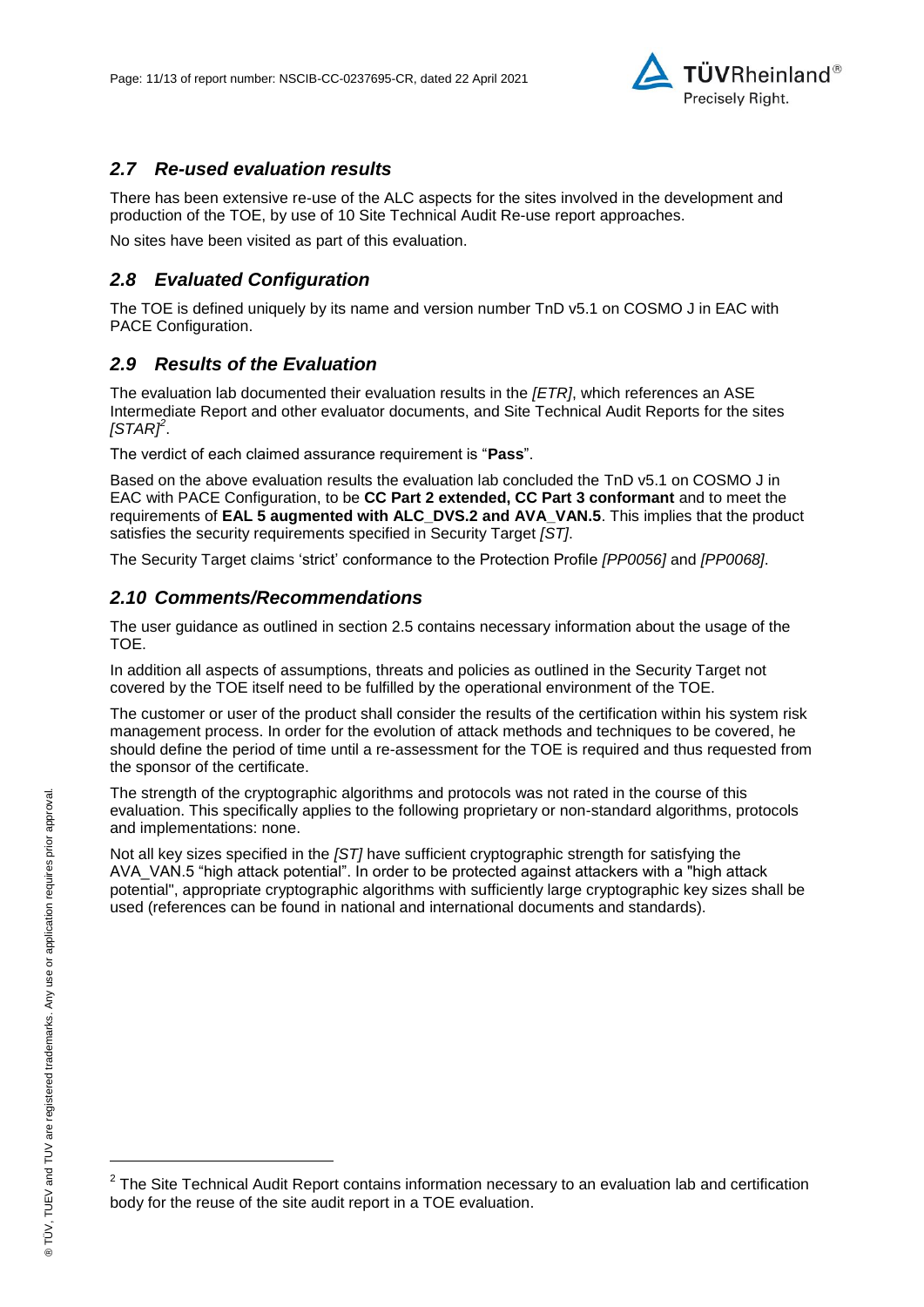

# **3 Security Target**

The [Security Target TnD v5.1 on JCOP \(EACwithPACE Polymorphic LDSv2\), FQR 220 1510, Ed 9,](#page-12-0) [19 March 2021](#page-12-0) *[ST]* is included here by reference.

Please note that for the need of publication a public version *[ST-lite]* has been created and verified according to *[ST-SAN]*.

## **4 Definitions**

This list of Acronyms and the glossary of terms contains elements that are not already defined by the CC or CEM:

| AA           | <b>Active Authentication</b>                                    |
|--------------|-----------------------------------------------------------------|
| <b>BAC</b>   | <b>Basic Access Control</b>                                     |
| CA           | <b>Chip Authentication</b>                                      |
| CAM          | Chip Authentication Mapping                                     |
| CAN          | <b>Card Access Number</b>                                       |
| DBI          | Digital Blurring of Images                                      |
| EAC          | <b>Extended Access Control</b>                                  |
| <b>ECDH</b>  | Elliptic Curve Diffie-Hellman algorithm                         |
| <b>ECDSA</b> | Elliptic Curve Digital Signature Algorithm                      |
| eMRTD        | electronic MRTD                                                 |
| GM           | <b>Generic Mapping</b>                                          |
| IC           | <b>Integrated Circuit</b>                                       |
| <b>ICAO</b>  | International Civil Aviation Organization                       |
| ΙM           | Integrated Mapping                                              |
| ΙT           | Information Technology                                          |
| <b>ITSEF</b> | <b>IT Security Evaluation Facility</b>                          |
| JIL          | Joint Interpretation Library                                    |
| LDS.         | Logical Data Structure                                          |
| <b>MAC</b>   | <b>Message Authentication Code</b>                              |
| <b>MRTD</b>  | Machine Readable Travel Document                                |
| <b>NSCIB</b> | Netherlands Scheme for Certification in the area of IT security |
| <b>PACE</b>  | Password Authenticated Connection Establishment                 |
| <b>PIN</b>   | <b>Personal Identification Number</b>                           |
| PP           | <b>Protection Profile</b>                                       |
| <b>PUK</b>   | Personal Unblocking Key                                         |
| ТA           | <b>Terminal Authentication</b>                                  |
| <b>TOE</b>   | <b>Target of Evaluation</b>                                     |